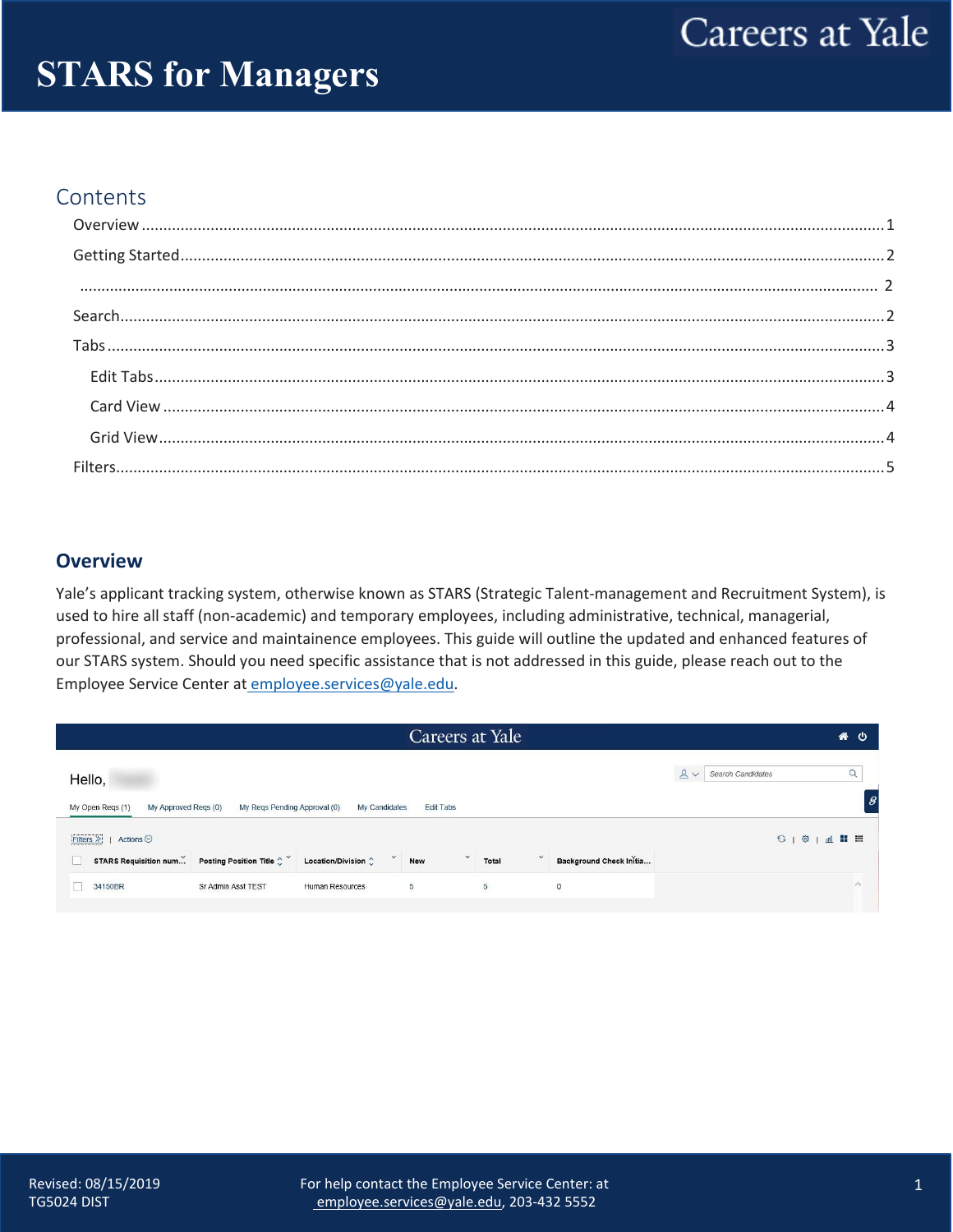## **STARS for Managers**

### <span id="page-1-0"></span>**Getting Started**

The redesigned STARS interface offers a number of features to make locating and working with job requisitions easier.

From any area of the interface, users can return to the home screen via the home button. They can also log off from the system using the icon in the upper-right corner of the screen.



| $\equiv$ Hiring |  |
|-----------------|--|
| Regs            |  |
| Candidates      |  |
| Admin           |  |
|                 |  |
|                 |  |

The menu icon (three stacked lines) in the upper-left corner of the screen gives the user access to view or search their job requisitions, view their candidates in organizational folders.

Search Regs

### <span id="page-1-1"></span>**Search**

From the Search field, users can look for specific job requisitions.

- 1. Click the dropdown to the left of the field.
- 2. Select "Reqs".
- 3. Enter the search term and hit Enter, or click the magnifying glass icon to the right of thefield.

咱、

4. The matching results will appear.

Q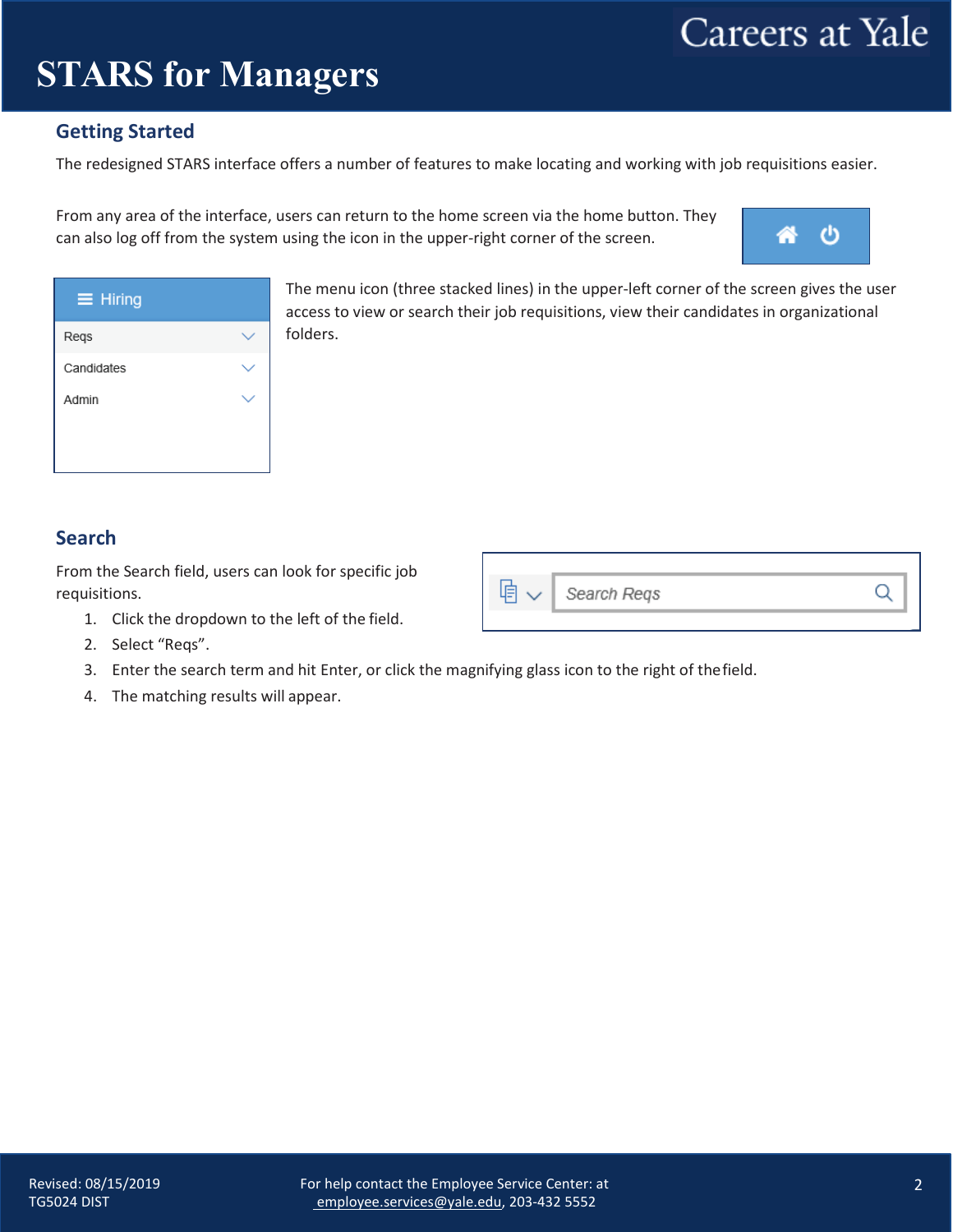# **STARS** for Managers

#### <span id="page-2-0"></span>**Tabs**

My Open Regs (1)

My Approved Regs (0)

My Regs Pending Approval (0)

**Edit Tabs** 

The STARS interface is now organized in tabs. Each tab has an available **Card View** and **Grid View**, as well as buttons to Refresh, to Configure Display, or to create a chart.

- **My Open Reqs**: Displays all open reqs for the user.
- **My Approved Reqs**: Displays all approved reqs for the user.
- **My Reqs Pending Approval**: Displays any reqs for the user that have been submitted but not yet approved.
- Click on the **Card View** and **Grid View** icons to switch your view.



### <span id="page-2-1"></span>**Edit Tabs**

The Edit Tabs option allows users to adjust the order of their tab display to improve their workflow and efficiency. Selected tabs can be shifted up and down in the order to adjust which tabs display first. Tabs can be added or removed from the display by moving them between **Available Tabs** (removed) and **Selected Tabs** (added).

| Available Tabs |                                   | Selected Tabs            |  |
|----------------|-----------------------------------|--------------------------|--|
| My Tasks       |                                   | My Open Reqs             |  |
|                |                                   | My Approved Reqs         |  |
|                |                                   | My Regs Pending Approval |  |
|                |                                   | My Candidates            |  |
|                |                                   |                          |  |
|                | $\frac{\mathcal{S}}{\mathcal{S}}$ |                          |  |
|                |                                   |                          |  |
|                |                                   |                          |  |
|                |                                   |                          |  |
|                |                                   |                          |  |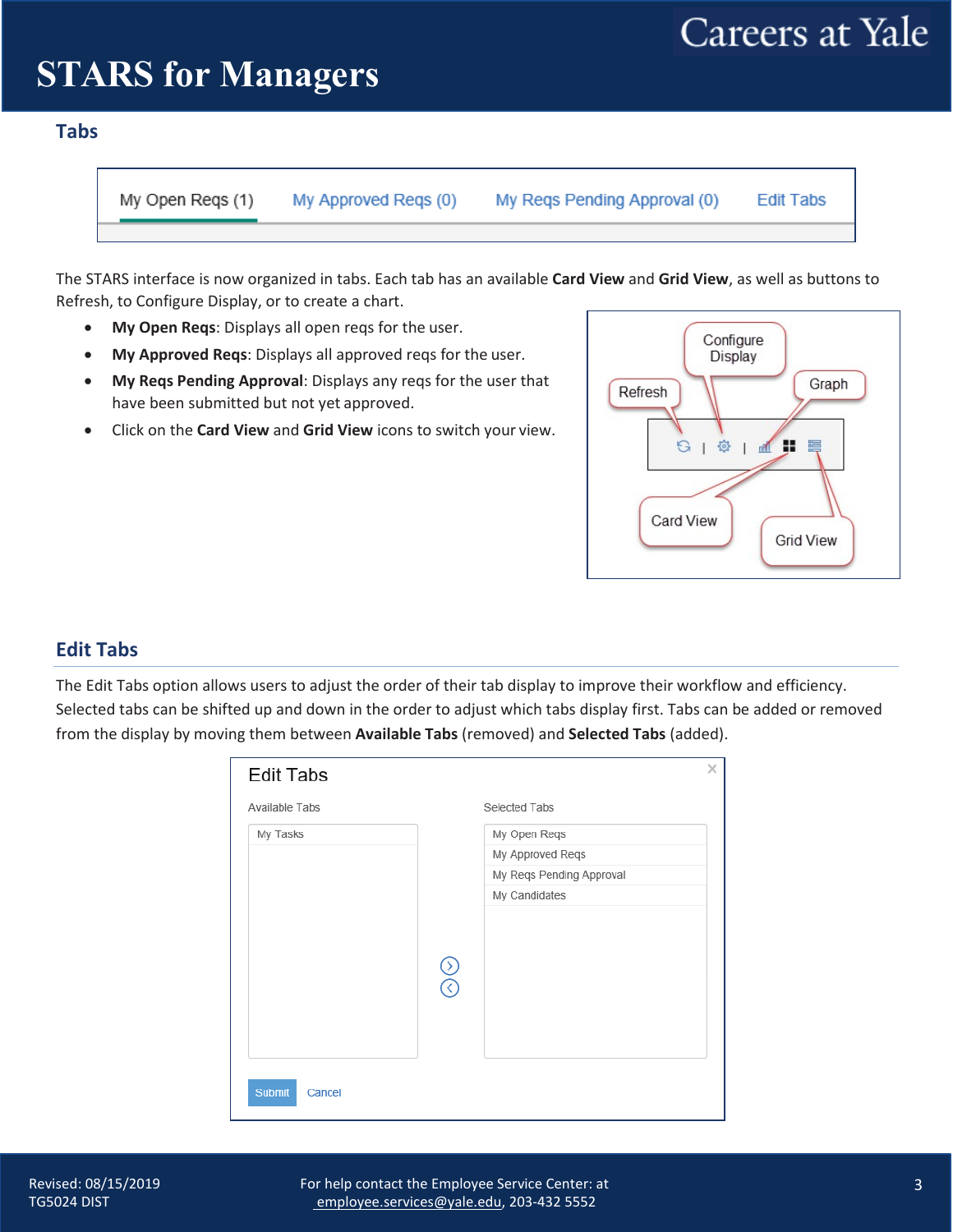# **STARS** for Managers

### <span id="page-3-0"></span>**Card View**

The Card View displays each job requisition in its own "card". The cards, by default, display the Req number, Posting Position Title, Location/Division, and Supervisor.

Clicking the "gear" icon in the upper-right corner allows users to configure their display, adding or removing fields from the displayed cards as necessary.

*NOTE: The Card View will only allow up to 6 visible fields to be added to the display.*

The **Sort** dropdown found in the upper-right corner allows the user to control the display order of the cards.

| 34150BR                                      |       |  |
|----------------------------------------------|-------|--|
| Posting Position Title<br>Sr Admin Asst TEST |       |  |
| Location/Division<br>Human Resources         |       |  |
| Supervisor<br>Hunter, Tanyah                 |       |  |
| <b>New</b>                                   | Total |  |
| 5                                            | 5     |  |
|                                              |       |  |

The New and Total fields represent the number of candidates available that match this job req. By clicking the number, the manager is directed to a candidate view where they may explore candidate information.

#### <span id="page-3-1"></span>**Grid View**

| $\checkmark$<br>$\checkmark$<br>$\checkmark$<br>STARS Requisition num Posting Position Title $\hat{\zeta}^{\vee}$<br>Location/Division $\hat{\mathbb{C}}$<br>Background Check Initia<br><b>New</b><br>Total |  |
|-------------------------------------------------------------------------------------------------------------------------------------------------------------------------------------------------------------|--|
|                                                                                                                                                                                                             |  |
| 34150BR<br>Sr Admin Asst TEST<br>Human Resources                                                                                                                                                            |  |

The Grid view displays each job req in its own row, with each field of information represented as a column. By clicking the arrows to the right of a column heading, users can sort the displayed reqs by that column, or choose to pin the column to the extreme left or right of the display.

*NOTE: Pinning a column can be a useful tool when the display requires scrolling to the left and right to display all of the information. A "pinned" column will stay in place, similar to a frozen pane in Microsoft Excel.*

Clicking the "gear" icon in the **Configure Display** upper-right corner of the Grid View Available Columns Selected Columns allows users to configure their Search You may have up to 20 fields for this display. display, adding or removing fields mπ Lim [Req fields (standard)] STARS Requisition number from the displayed cards as [Req fields (custom)] zPosition Type [Reg fields (standard)] Posting Position Title [Req fields (standard)] Date Created [Req fields (standard)] Location/Division necessary. [Req fields (standard)] Date Opened [Panel standard] New [Req fields (standard)] Department The **Actions** dropdown that [Panel standard] Total [Req fields (standard)] Forms  $\odot$ appears above the first column  $\breve{\odot}$ [Req fields (standard)] No. of Identical Positions to be Posted [Req fields (standard)] Positions Remaining displays any available actions that [Req fields (standard)] Recruiter can be taken with the req(s) [Req fields (standard)] Req Template [Req fields (standard)] Supervisor selected.[HR Status] Background Check Initiated